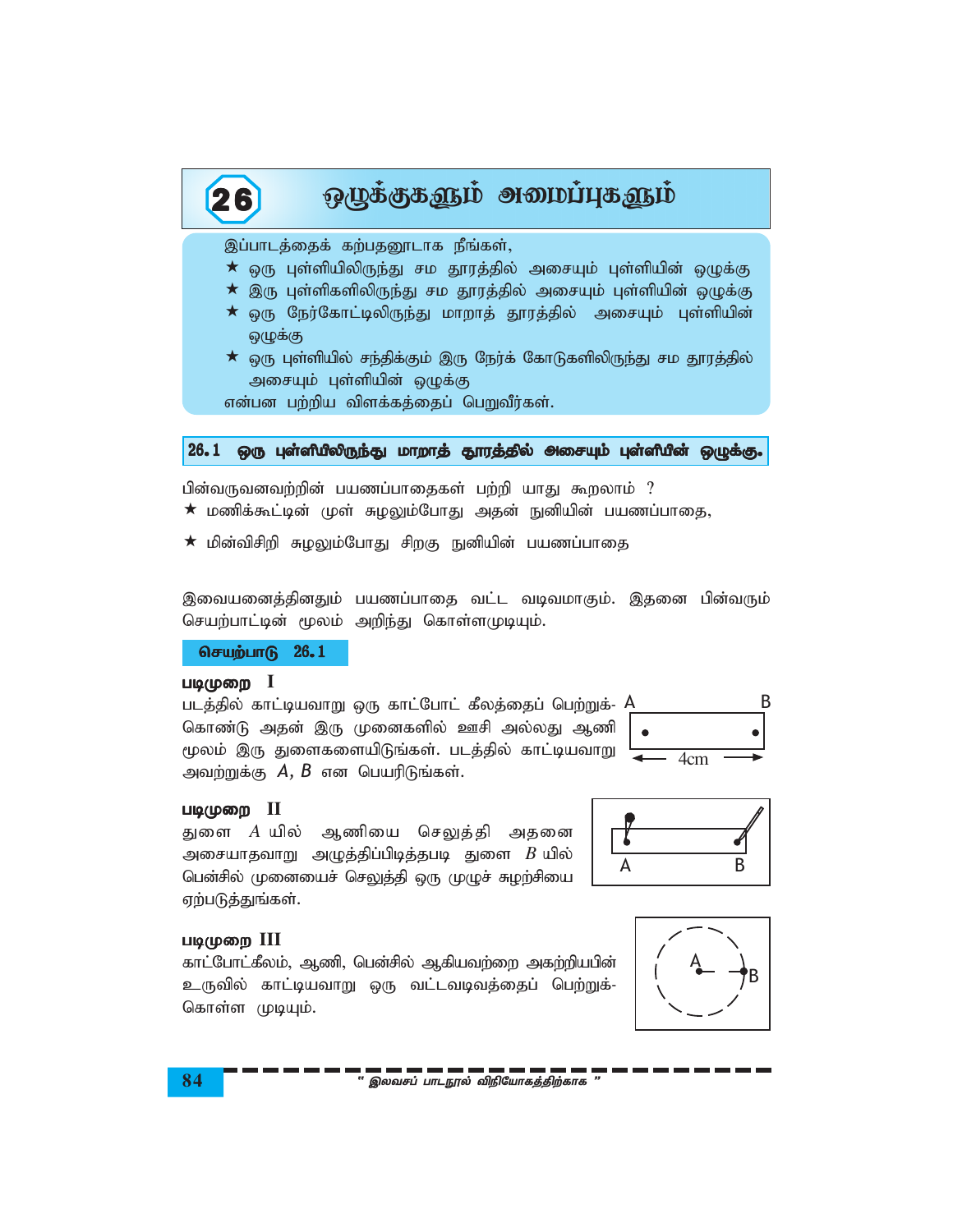இங்கு நிலைத்த புள்ளி *A* ஆனது மையம் எனவும் புள்ளிகள்  $A,B$ என்பவற்றிற்கிடையிலுள்ள தூரம் ஆரை  $(r)$  எனவும், அசையும் புள்ளி  $B$  யின் பயணப்பாதை வட்டம் எனவும் அழைக்கப்படும்.

பயணப்பாதையை " ஒழுக்கு" என அழைப்போம்.

கணிதக் கருவிப் பெட்டியிலுள்ள கவராயத்தைப் பயன்படுத்தியும் இவ்வாறான வட்டங்களை இலகுவாக வரைய முடியும்.

ஒரு நிலைத்த புள்ளியிலிருந்து மாறாத் தூரத்தில் அசையும் புள்ளியின் ஒழுக்கு வட்டம் ஆகும்.

## gapw;rp **26.1**

- 1. பின்வரும் சந்தர்ப்பங்களின்போது ஒழுக்கு (பயணப் பாதை) பற்றிக் கூறுங்கள்.
	- $(i)$  துராட்டினம் சுழலும்போது அதில் பயணிக்கும் சிறுவனின் ஒழுக்கு
	- (ii) நூலின் ஒரு நுனியில் கல்லைக் கட்டி மறு நுனியில் பிடித்தவாறு சுற்றும்போது கல்லின் ஒழுக்கு.
	- $(iii)$  உளஞ்சல் ஆடும் சிறுவனின் ஒழுக்கு.

2. பின்வரும் சொற்களைப் பயன்படுத்தி இடைவெளி நிரப்புக. (மையம், ஆரை, வட்டம், பரிதியிலுள்ள புள்ளிகள்) $\pmb{\chi}$ 

- (i) *"O"* vd;gJ ..........................................
- (ii) *XY* vd;gJ ............................................
- (iii) *OB* vd;gJ ............................................
- (iv) *B, X, Y* vd;gJ ....................................
- 3.  $4.5$  cm ஆரையுடைய வட்டம் ஒன்றை வரையுங்கள்.
	- (i) அதன் மையத்திற்கு *x* எனப் பெயரிடுங்கள்.
	- (ii) பரிதியில் புள்ளி ஒன்றைக் குறித்து y எனப் பெயரிடுங்கள்.
	- $(iii)$  X, Y ஐ இணையுங்கள் X, Y இன் பெயர் யாது?
	- $(iv)$  அவ் வட்டத்திற்கு விட்டம் ஒன்றை வரையுங்கள்.
	- $(V)$  விட்டத்தின் நீளம் யாது?
	- (vi) விட்டத்தின் நீளத்திற்கும், ஆரையின் நீளத்திற்கும் இடையில் யாதாயினும் தொடர்பு உண்டா?
- 4. வட்ட வடிவங்களைப் பயன்படுத்தி அலங்காரச் சித்திரம் ஒன்றை வரையுங்கள்.

*Y*

O

B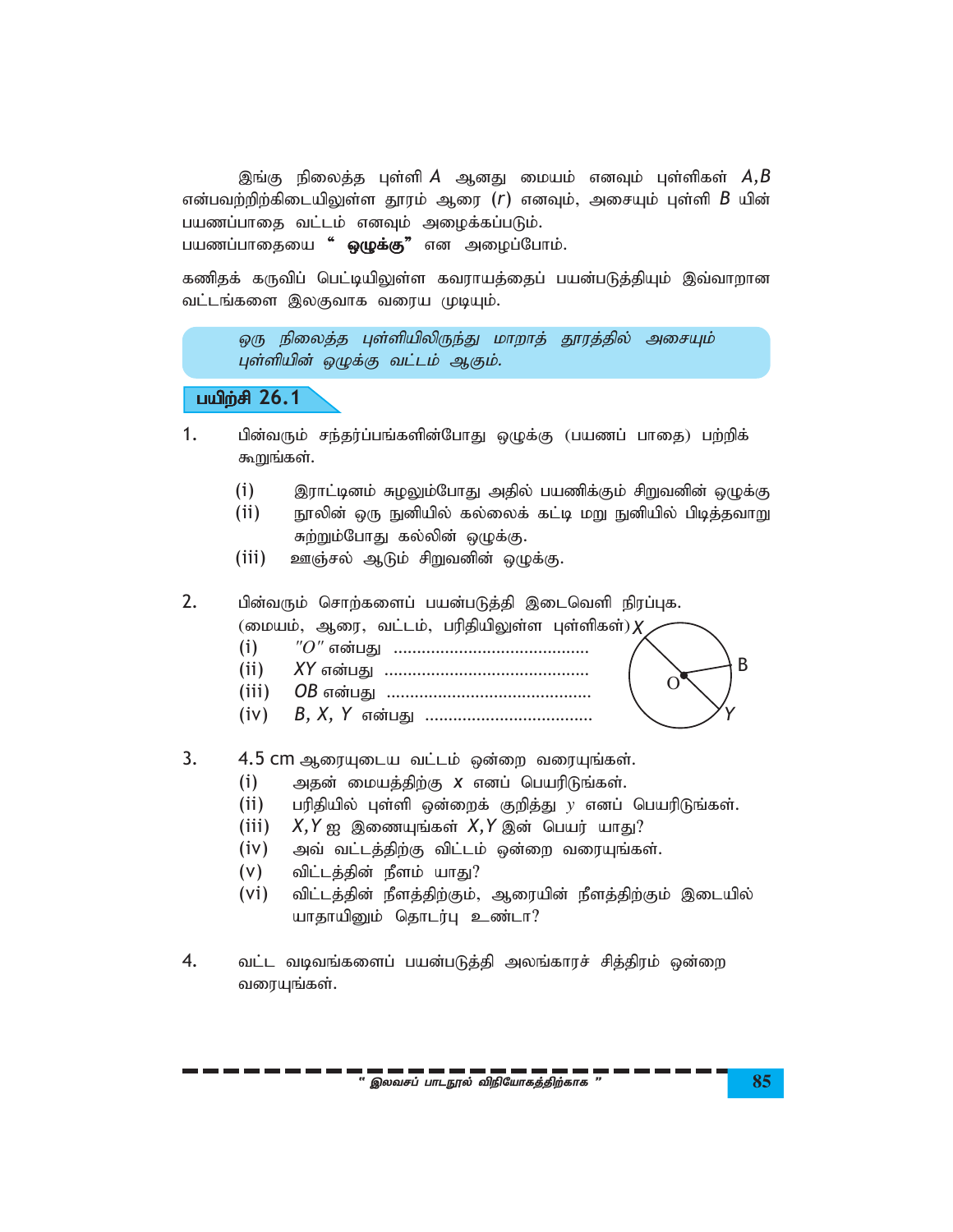## 26.2 இரு நிலைத்த புள்ளிகளிலிருந்து மாறாத்தூரத்தில் அசையும் புள்ளியின் ஒழுக்கு.

## $\overline{\text{O}}$ செயற்பாடு 26.2

## படிமுறை **I**

உருவில் காட்டியவாறு திசுத் தாள் துண்டு ஒன்றைப் பெற்றுக்கொள்ளுங்கள் அதில் நேர்கோடு ஒன்றை வரைந்து  $AB$  எனப் பெயரிடுங்கள்.



புள்ளி *A* மீது புள்ளி *B* பொருந்துமாறு திசுத்தாளை மடித்து மடிப்பின் வழியே நன்கு அழுத்துங்கள் (அருகேயுள்ள உருவை அவதானியுங்கள்)

## gbKiw **III**

மீண்டும் திசுத்தாளை விரியுங்கள். மடிப்பின் வழியே புள்ளிக் கோட்டை வரையுங்கள் அக்கோட்டின் மீது உருவில் காட்டியவாறு  $P$ ,  $Q$ ,  $O$ , $R$  எனும் புள்ளிகளைக் குறியுங்கள்.



A B

A B

## $U\omega(\mu\omega)$  IV

கணிதக் கருவிப் பெட்டியிலுள்ள பிரிகருவியைப் பயன்படுத்தி புள்ளி *R* இலிருந்து புள்ளிகள்  $A, B$  என்பவற்றுக்கிடையேயுள்ள தூரங்கள் சமனா? எனப் பாருங்கள்.  $(\triangleleft \mathcal{A})$ ரியரின் உதவியைப் பெற்றுக் கொள்ளுங்கள்)

இவ்வாறு புள்ளிகள்  $P$ ,  $Q$ ,  $O$ , $R$  என்பவற்றிலிருந்தும் புள்ளிகள்  $A$ ,  $B$ என்பவற்றுக்கிடையேயுள்ள தூரம் சமனானவையா? எனப் பாருங்கள்.

 $AO,OB$  என்பவற்றின் நீளங்கள் சமனானவையா?

பாகைமானியைப் பயன்படுத்தி  $POB$ யின் பெறுமானத்தை அளந்து பாருங்கள்.

கவராயத்தைப் பயன்படுத்தியும் இரு புள்ளியிலிருந்து சம தூரத்திலுள்ள புள்ளிகளைப் பெற்றுக்கொள்ள முடியும்.

 $PR$  என்பது  $A, B$  எனும் புள்ளிகளில் இருந்து சமதூரத்தில் அசையும் புள்ளியின் ஒழுக்கு ஆகும். இங்கு *A B* நேர்கோட்டின் செங்குத்து இருசமகூறாக்கி $PR$ ஆகும்.

இரு புள்ளிகளிலிருந்து சமதூரத்தில் அசையும் புள்ளியின் ஒழுக்கு அவ்விரு புள்ளிகளையும் இணைக்கும் கோட்டின் செங்குத்து இருகூறாக்கியாகும்.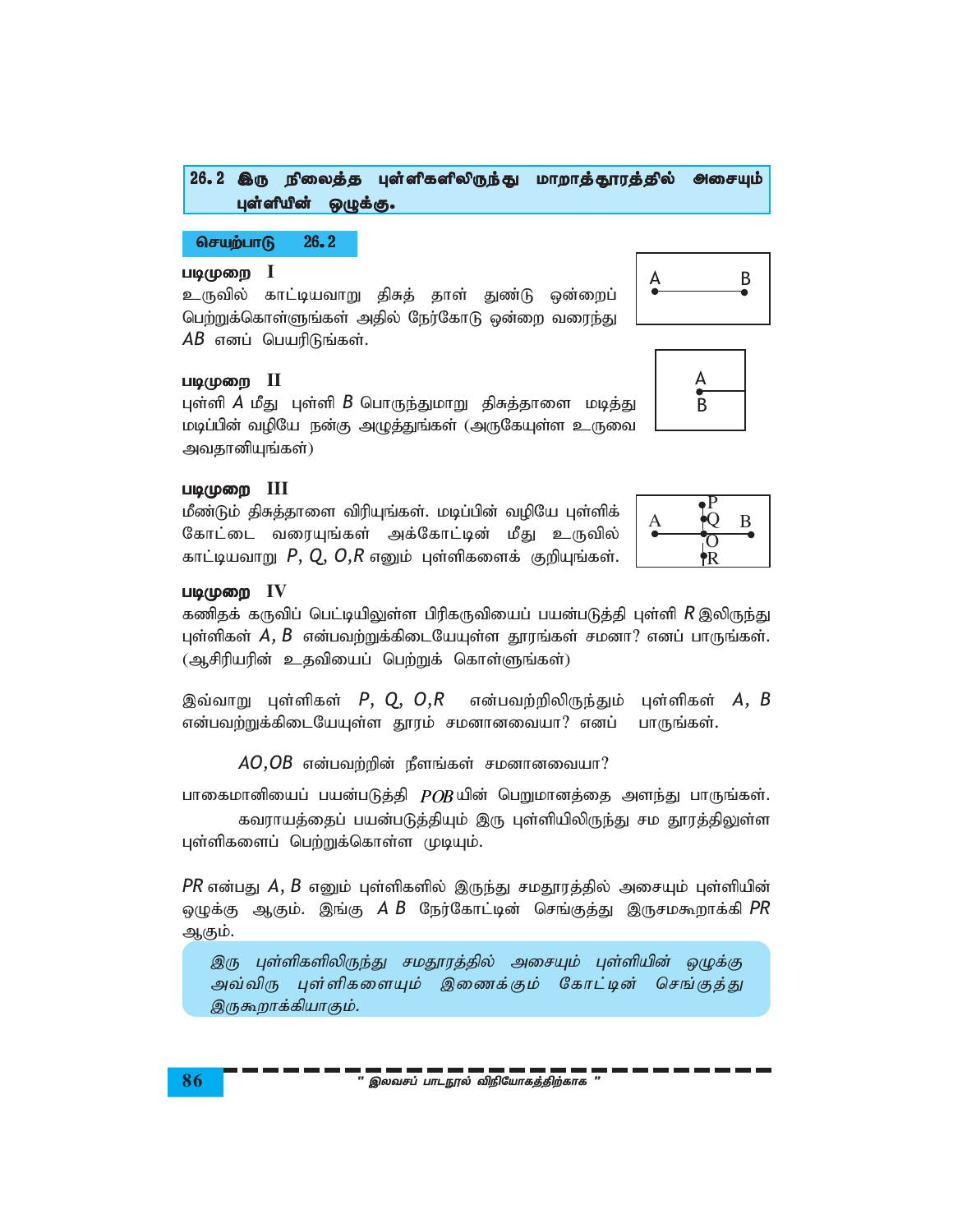#### பயீற்சி 26.2

- 1. (i)  $A,B$  எனும் புள்ளிகளிலிருந்து சமதுாரத் தில் அசையும் புள்ளியின் ஒழுக்கைப் பெயரிடுக.
	- (ii) உருவில்  $AO$ ற்கு சமனான நீளமுடைய நேர்கோட்டுத் துண்டமொன்றைப் பெயரிடுக.
	- (iii)  $\angle AOC$  யின் பெறுமானம் யாது?
	- $(iv)$   $AC$ ,  $CB$  என்பவற்றின் நீளங்கள் பற்றி யாது கூறலாம்.
- $\overline{O}$  $\overline{B}$ ID  $XY = 8$  cm ஆகுமாறு நேர்கோட்டுத்துண்டமொன்றை வரைக.

 $|C$ 

- $2.$  $(i)$ கவராயத்தையும் நேர்விளிம்பையும் பயன்படுத்தி X,Y எனும் புள்ளிகளிலிருந்து சமதூரத்தில் அசையும் புள்ளியின் ஒழுக்கை வரைக. அவ்வொழுக்கிற்கு MN எனப் பெயரிடுக.
	- (ii) XY நேர்கோடும் MN ஒழுக்கும் இடைவெட்டும் புள்ளிக்கு  $T$  எனப் பெயரிடுக.
	- (iii)  $XT$  இற்கு சமனான நேர்கோட்டுத் துண்டமொன்றைப் பெயரிடுக.
	- (iv)  $90^{\circ}$  கோணம் ஒன்றைப் பெயரிடுக.
- $\overline{3}$ . தக்சி, மதுர்சன் ஆகியோர்களது வீடுகளுக்கிடைப்பட்ட தூரம் 120 m ஆகும். இவர்கள் இருவரும் சேர்ந்து பொதுக் கிணறு ஒன்றை வெட்டத் தீர்மானித்தனர். ஆனால் அவர்கள் இருவரது வீட்டிலிருந்தும் கிணற்றுக்குள்ள தூரம் சமமாக இருக்க வேண்டும் எனத் தீர்மானித்தனர். ஒழுக்குகள் பற்றிய அறிவைப் பயன்படுத்தி கிணறு வெட்டப்பட வேண்டிய இடத்தை எவ்வாறு இனங்காணலாம். என்பதை விபரிக்க, மாதிரி உருவை வரைந்து காட்டுக.
- 4. மேரி, ராணி, நிசா ஆகிய மூவரும் வீடுகளி-லிருந்து சமதூரத்தில் மின் கம்பமொன்றை நாட்ட விரும்பினர். அதன்படி முதலில் மேரி, ராணி ஆகிய இருவரது வீடுகளிலிருந்தும் சமதூரத்திலுள்ள ஒழுக்கை AB என அடையாளமிட்டனர்.



- (i) அருகிலுள்ள உருவை உமது பயிற்சிக்கொப்பியில் பிரதி செய்க.
- (ii) மேரி, நிசா ஆகிய இருவரது வீடுகளிலிருந்தும் சமதூரத்தில் அசையும் புள்ளியின் ஒழுக்கை அதே உருவில CD என அடையாளமிடுக.
- $(iii)$ இரு ஒழுக்குகளும் $(AB,CD)$  வெட்டும் புள்ளி பற்றி யாது கூறலாம்?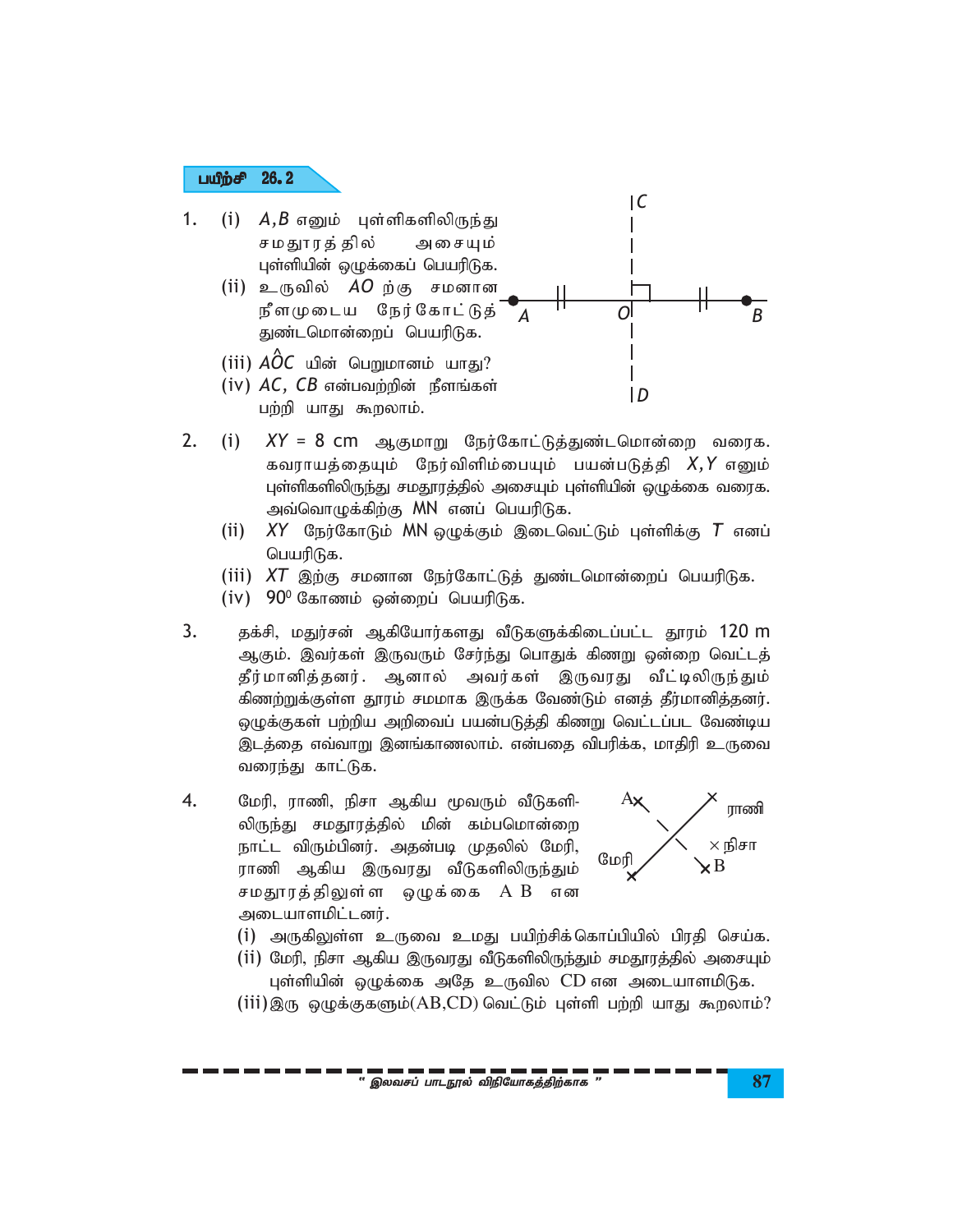#### $26.3$ நேர்கோடொன்றிலிருந்து சமதூரத்தில் அசையும் புள்ளியின் ஒழுக்கு

பின்வரும் செயற்பாட்டில் ஈடுபடுவோம்.

## படிமுறை I

நீளமான *PQ*  $10 \text{ cm}$ எனும் நேர்கோட்டை வரைக.

## படிமுறை II

உருவில் காட்டியவாறு நேர் விளிம்பை  $PQ$  மீது வையுங்கள். மூலைமட்டத்தின் விளிம்பு நேர்விளிம்போடு பொருந்துமாறு வையுங்கள்.



## படிமுறை III

நேர் விளிம்பை அசையாது பிடித்தவாறு மூலைமட்டத்தை அசைப்பதன் மூலம் நேர்கோடு PQ விலிருந்து 3 cm தூரத்திலுள்ள புள்ளிகள் சிலவற்றைக் குறியுங்கள்.



## படிமுறை IV



- $\frac{1}{2}$ நேர்கோடுகள் XY, PQ பற்றி யாது கூறலாம்?
- ❖ நேர்கோடுகள் XY யும்  $PQ$  வும் சமாந்தரமானவையா?
- நேர்கோடுகள் PQ விலுள்ள எந்தவொரு புள்ளியிலிருந்தும் நேர்கோடு  $\frac{1}{2}$  $XY$ க்கு உள்ள தூரம் சமனாக உள்ளனவா?
- $\frac{1}{2}$ இவ்வாறே நேர்கோடு PQ விற்கு மறுபக்கத்திலும் PQ விலிருந்து சமதூரத்தில் அசையும்புள்ளியின் ஒழுக்கை வரைய முடியுமா?

நேர்கோட்டிலிருந்து சமதூரத்தில் அசையும் புள்ளியின் ஒழுக்கு ஒரு அந்நேர்கோட்டிற்கு இருபுறமும் வரையப்படும் சமாந்தரமான கோடுகளாகும்.

#### பயீற்சி  $26.3$

 $1.$  $(i)$  $AB = 9$  CM நீளமுள்ள நேர்கோடொன்றை வரைக.

(ii) மூலைமட்டத்தையும், நேர்விளிம்பையும் பயன்படுத்தி $\overline{AB}$  யிற்கு 4 CM தூரத்தின் அசையும் புள்ளியின் ஒழுக்கை வரைக.

் இலவசப் பாடநூல் விநியோகத்திற்காக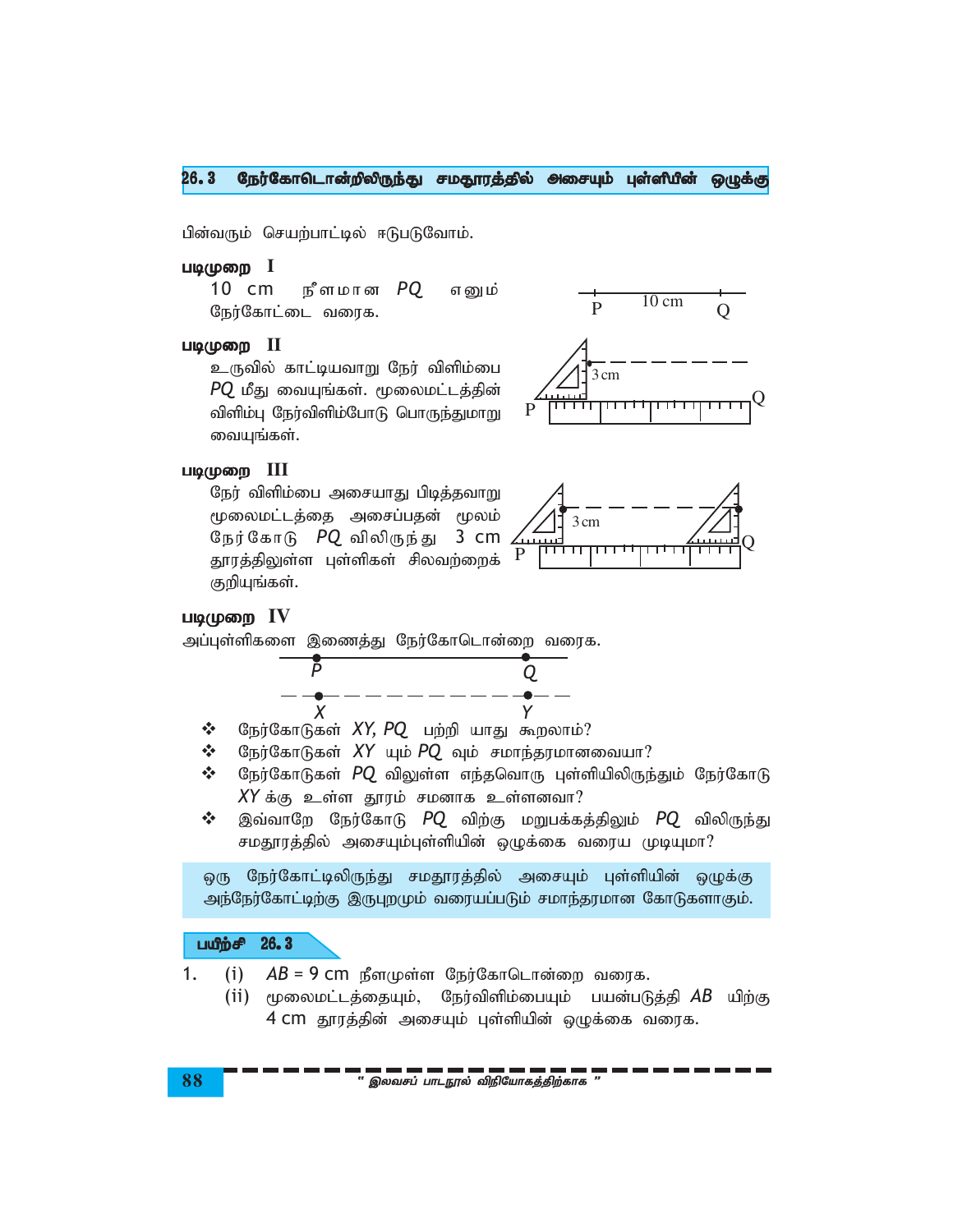- 2. தச்சன் நேர்விளிம்பிலிருந்து சமதூரத்தில் அசையும் புள்ளியின் ஒழுக்கை காண்பதற்கு பயன்படுத்தும் கருவியின் பெயர் யாது?
- 3. (i) *PQ* = 10 cm ஆகுமாறு நேர்கோடொன்றை வரைக.
	- (ii) *PQ* இலிருந்து 4.5 cm தூரத்தில் அசையும் புள்ளியின் ஒழுக்கை வரைக.
	- (iii) PQ இன் இரு பக்கமும் வரைக.
	- $(iv)$  முன்னர் (iii) இல் வரைந்த ஒழுக்கும் (ii) இல் வரைந்த ஒழுக்கும் ஒன்றை ஒன்று சந்திக்கின்றனவா?

26.4 ஒரு புள்ளியில் சந்திக்கும் இரு நேர்கோடுகளிலிருந்து சம தூரத்தில் **அசையும் புள்ளியின் ஒழுக்கு** செயற்பாடு 26.3 படிமுறை **I** உருவில் காட்டியவாறு திசுத்தாளில் *AB, AC* எனும் இரு B

நேர்கோடுகள் *A* யில் சந்திக்குமாறு வரைக.



## படிமுறை **II**

*AB* யின் மீது *AC* பொருந்துமாறு திசுத் தாளை உருவில் காட்டியவாறு மடித்து நன்கு அழுத்துக.



## gbKiw **III**

மீண்டும் திசுத் தாளை விரியுங்கள் மடிப்பின் வழியே புள்ளிக்கோட்டை வரைக. அப்புள்ளிக்கோட்டின் மீது உருவில் காட்டியவாறு  ${\sf T}_{_{1}},\,{\sf T}_{_{2}},\,{\sf T}_{_{3}}$  எனும் புள்ளிகளை குறிக்க.

 ${\sf T}_\mathfrak{z}\;$  யிலிருந்து  $\it AB,\,AC$  எனும் நேர்கோட்டுக்குள்ள செங்குத்துத் தூரங்களை மூலை மட்டத்தைப் பயன்படுத்தி அளந்து பார்க்க. அவை பற்றி யாது கூறலாம்? அவ்வாறே  $\textsf{T}_{_{1}},\textsf{T}_{_{2}}$  எனும் புள்ளிகளிலிருந்தும்  $\textit{AB}, \textit{AC}$  என்பனவற்றுக்குள்ள செங்குத்துத் தூரத்தை அளந்து பார்க்க. (மூலை மட்டத்தைப் பயன்படுத்துங்கள்)

நேர்கோட்டிலுள்ள எந்தவொரு புள்ளியிலிருந்தும் *AB, AC* என்பவற்றிற்குள்ள தூரம் பற்றி யாது கூறலாம்?

ஒரு புள்ளியில் சந்திக்கும் இரு நேர்கோடுகளிலிருந்து சமதூரத்தில் அசையும் புள்ளியின் ஒழுக்கு அக்கோடுகள் அமைக்கும் கோணத்தின் இருசமகூறாக்கியாகும்.





B